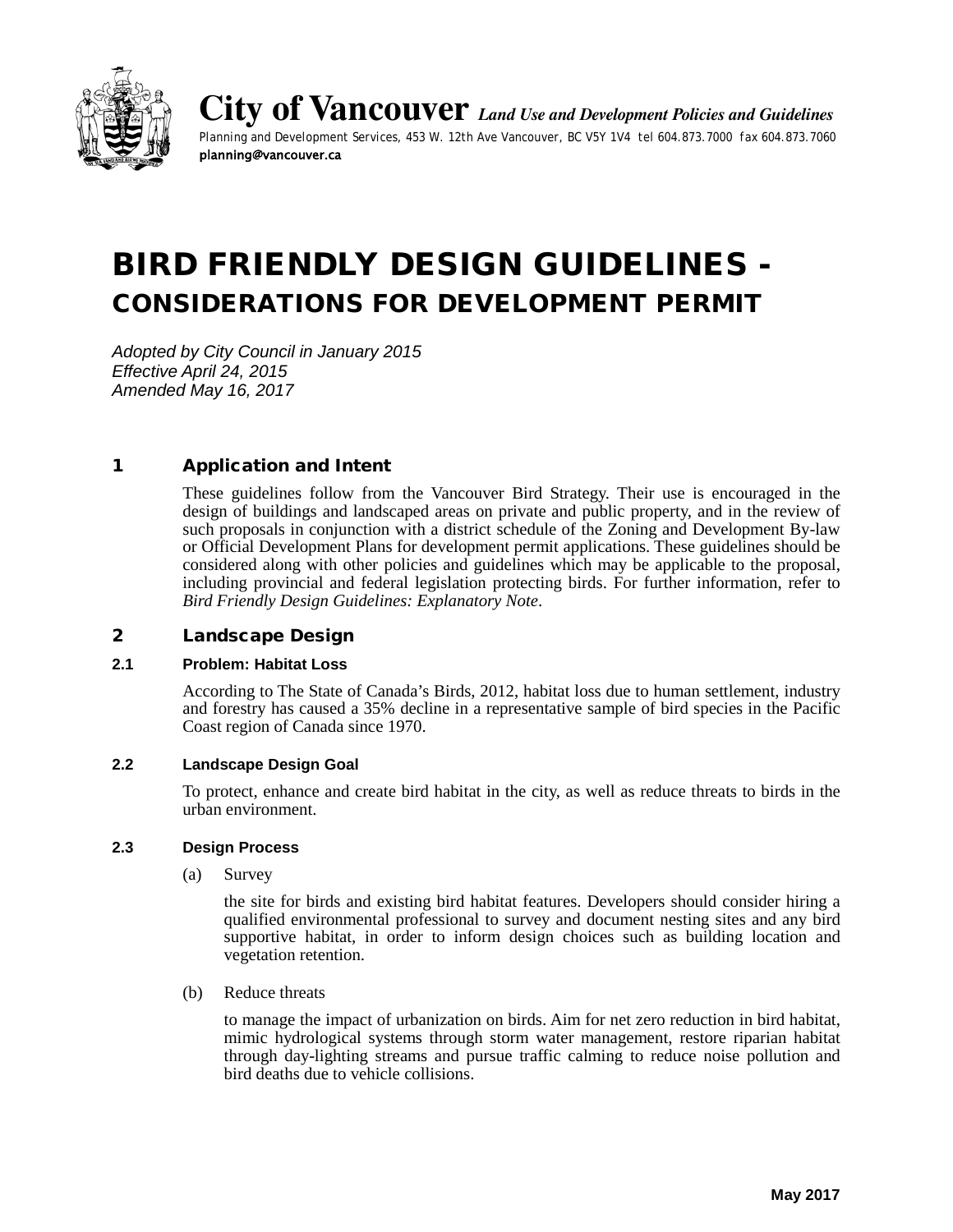(c) Create

bird habitat to increase bird diversity and abundance. Providing opportunities for food, shelter, nesting sites and water, creates or restores habitat for birds throughout Vancouver.

(d) Maintain

new and existing bird habitat to increase bird diversity and abundance. Create a long term management guide that informs maintenance staff and land owners with strategies and best practices for their new bird friendly landscapes.

(e) Monitor

changes in bird populations and adapt site design. For large public sites such as parks and other government lands, monitoring programs should be established to identify problems and allow for adjustments. For private lands, property owners are encouraged to seek the help of qualified environmental professionals and local birders to assess the success of their landscape installations.

#### **2.4 Landscape Design Guidelines**

- (a) Protect and enhance large patches of habitat.
- (b) Green the urban landscape by planting native trees and shrubs for birds.
- (c) Incorporate a mix of habitat types including: coniferous forest, deciduous/mixed forest, shrubland, meadow, freshwater wetland, riparian and coastal shoreline.
- (d) Increase vertical vegetation structure by planting and maintaining native trees and shrubs.
- (e) Select a diversity of native and non-invasive plants.
- (f) Control invasive plants without disturbing breeding birds.
- (g) Minimize direct disturbance from humans.<br>(h) Reduce light pollution.
- Reduce light pollution.
- (i) Minimize lawn area.
- (j) Incorporate snags and downed wood.<br>(k) Provide water for birds to drink and b
- Provide water for birds to drink and bathe.
	- NOTE: Ibt is your responsibility to be aware of and comply with provincial and federal legislation protecting birds including the BC Wildlife Act and the Migratory Bird Convention Act.

#### **Diagram 1: Opportunities for Bird Friendly Development on Public and Private Land**

- $\mathbb D$  Parks and Gardens
- Residential Gardens
- Green Streets
- Green Roofs and Walls
- Community Gardens
- Golf Courses
- School Grounds
- Cemeteries

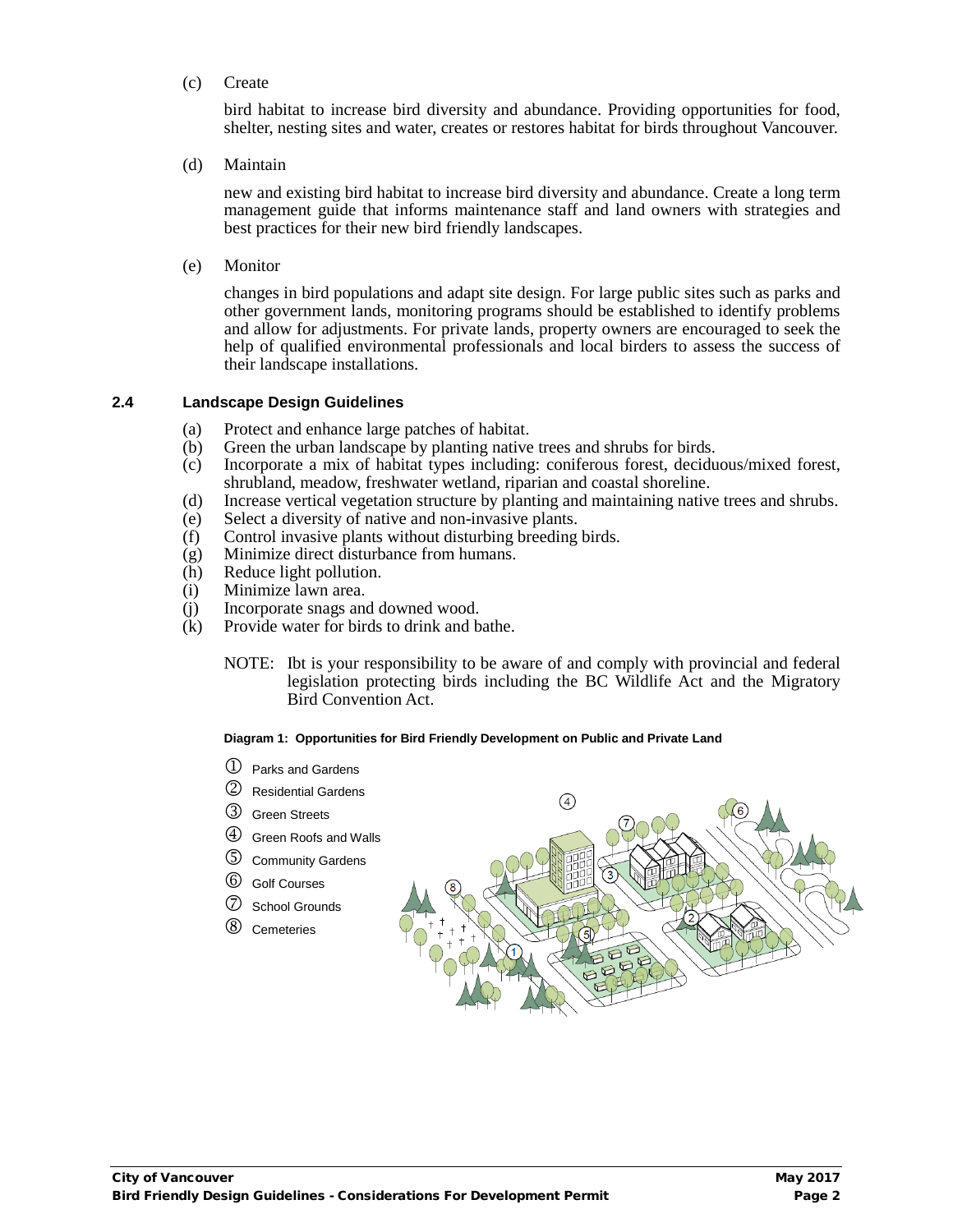# 3 Building Design

## **3.1 Problem: Collisions with Buildings**

Windows are considered to be one of the largest sources of direct human-caused mortality for birds in North America. Glass, whether reflective or clear, is effectively invisible to birds. Birds collide with windows because they are trying to fly into the habitats they see beyond or reflected by the glass. It is estimated that across Canada, 16-42 million birds are killed annually by collisions with buildings. Bird collisions with windows are indiscriminate; they can occur anywhere, at any time, day and night, year-round, across urban and rural landscapes, affecting migratory, resident, young, old, large, small, male and female birds.

## **3.2 Building Design Goal**

To help reduce bird deaths caused by collisions with buildings.

## **3.3 Building Design Guidelines**

- (a) Increase visibility of glass.
	- (i) The height that presents the highest collision probability is up to mature tree height, or up to the fourth floor of a building, whichever is highest.
	- (ii) Apply visual markers to the exterior of glass surfaces (markers on the interior surface of glass are less effective). Gaps between markers should be no greater than 5 cm vertically or 10 cm horizontally. Applied visual markers are not an optimal solution for all building types; visibility may be better improved with greater use of (ii) and (iii).
	- (iii) Interrupt reflective glass by increasing the density of external visual markers including spandrel panels and mullions.
	- (iv) Other strategies can include adapted fenestration patterns, external blinds, shutters, sunshades, grilles, louvers or artwork.
	- (v) Design corner windows, glass walkways, glass railings, and other similar features to reduce the appearance of clear passage to sky or vegetation.
- (b) Dampen reflections.
	- (i) Use canopies or sunshades to cover windows at ground level.
	- (ii) Use screens, drapes or blinds to increase the opacity of clear glass.
- (c) Reduce the dangers of attractants and landscape reflections.
	- (i) Ensure outdoor landscaping is at appropriate distance from glass, to reduce reflections. If this is not possible, landscaping should occur directly (0-1 m) adjacent to glass or measures should be taken to make glass visible.
	- (ii) Avoid interior landscaping near windows.
	- (iii) Locate bird feeders 0-1 m from windows.
- (d) Reduce light pollution.
	- (i) Reduce unnecessary light-spill through shielding, targeted lighting and reduction of vanity lighting.
	- (ii) Down lighting should be selected over up lighting and floodlighting should be avoided.